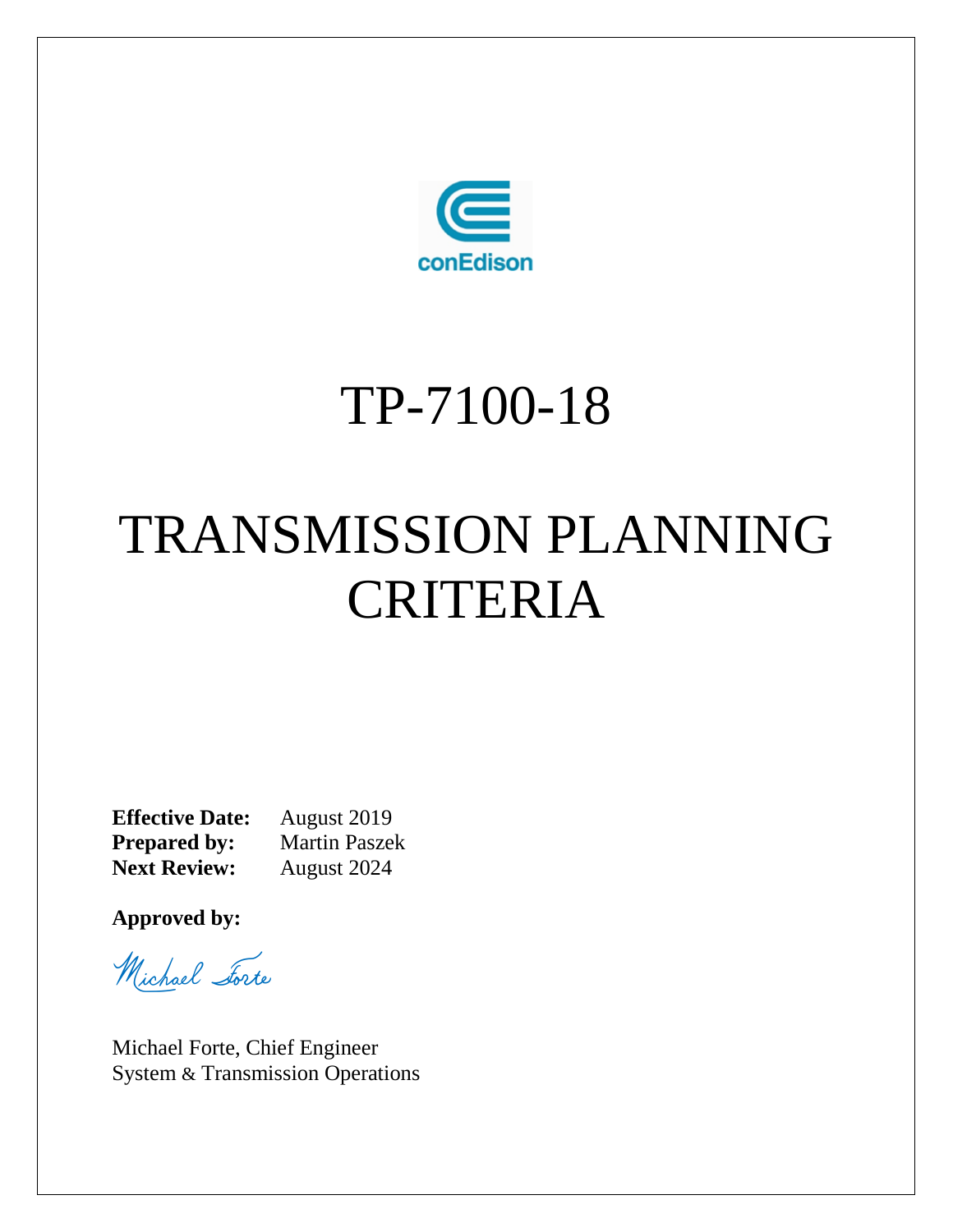## **Table of Contents**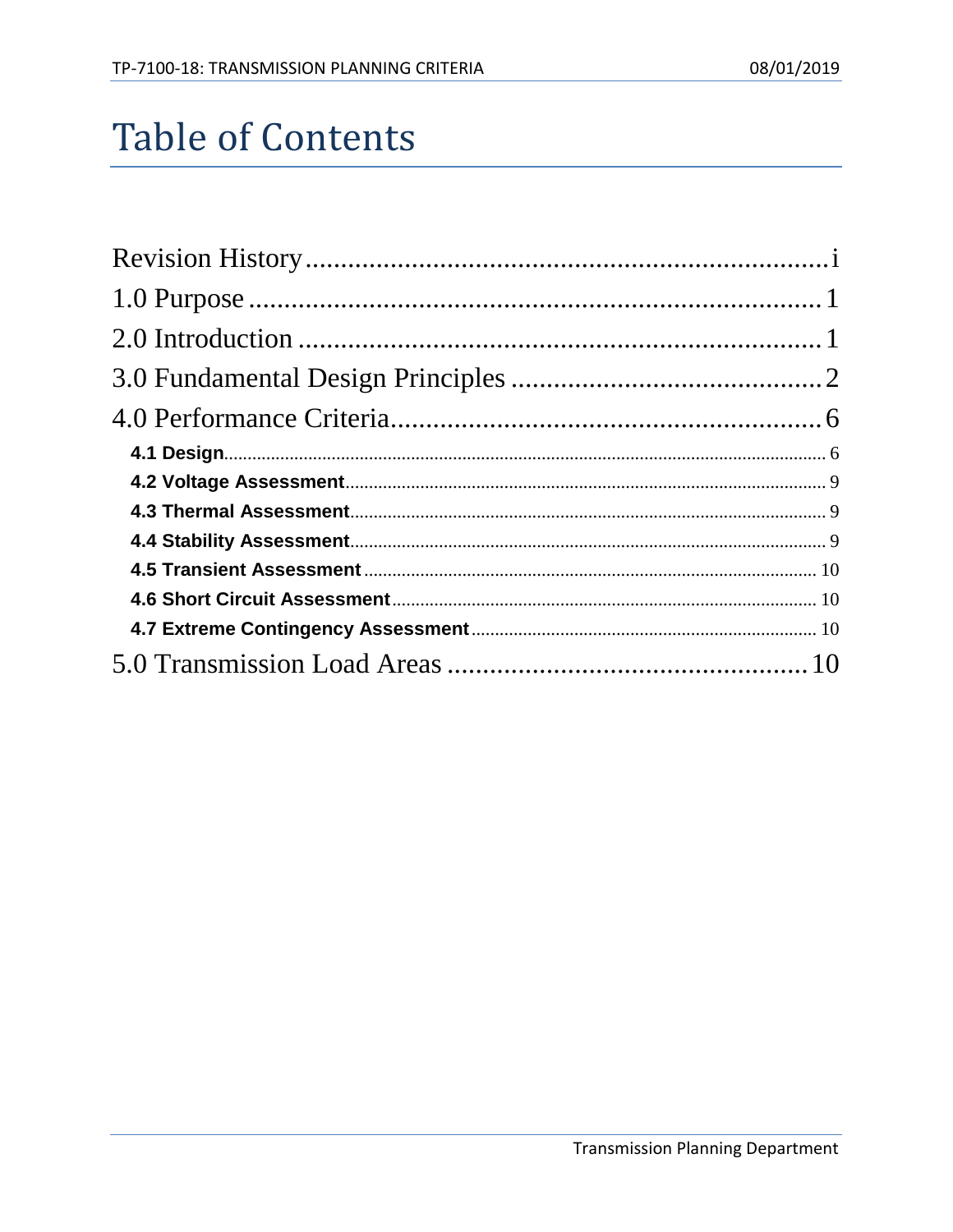## <span id="page-2-0"></span>Revision History

| Version | <b>Date</b> | <b>Revisions</b>                                                                                                                                                                                                                                                                                                                                                                                                      |  |
|---------|-------------|-----------------------------------------------------------------------------------------------------------------------------------------------------------------------------------------------------------------------------------------------------------------------------------------------------------------------------------------------------------------------------------------------------------------------|--|
| 18      | 08/01/2019  | <b>Section</b> Fundamental Design Principles<br>$\triangleright$ Added clarification as it relates to the definition of<br>what constitutes "generation facilities"<br>Added clarification to Principle #9<br>➤<br>Added Principle #14<br>➤<br>Added Principle #15<br>➤<br><b>Section</b> Performance Criteria<br>$\triangleright$ Added clarification as it related to First and Second<br><b>Contingency Design</b> |  |
| 17      | 04/18/2018  | <b>Section</b> Fundamental Design Principles<br>$\triangleright$ Added clarification to Principle #9                                                                                                                                                                                                                                                                                                                  |  |
| 16      | 02/01/2018  | <b>Section</b> 1.0 Purpose<br>$\triangleright$ Added CEO Certification Compliance Statement                                                                                                                                                                                                                                                                                                                           |  |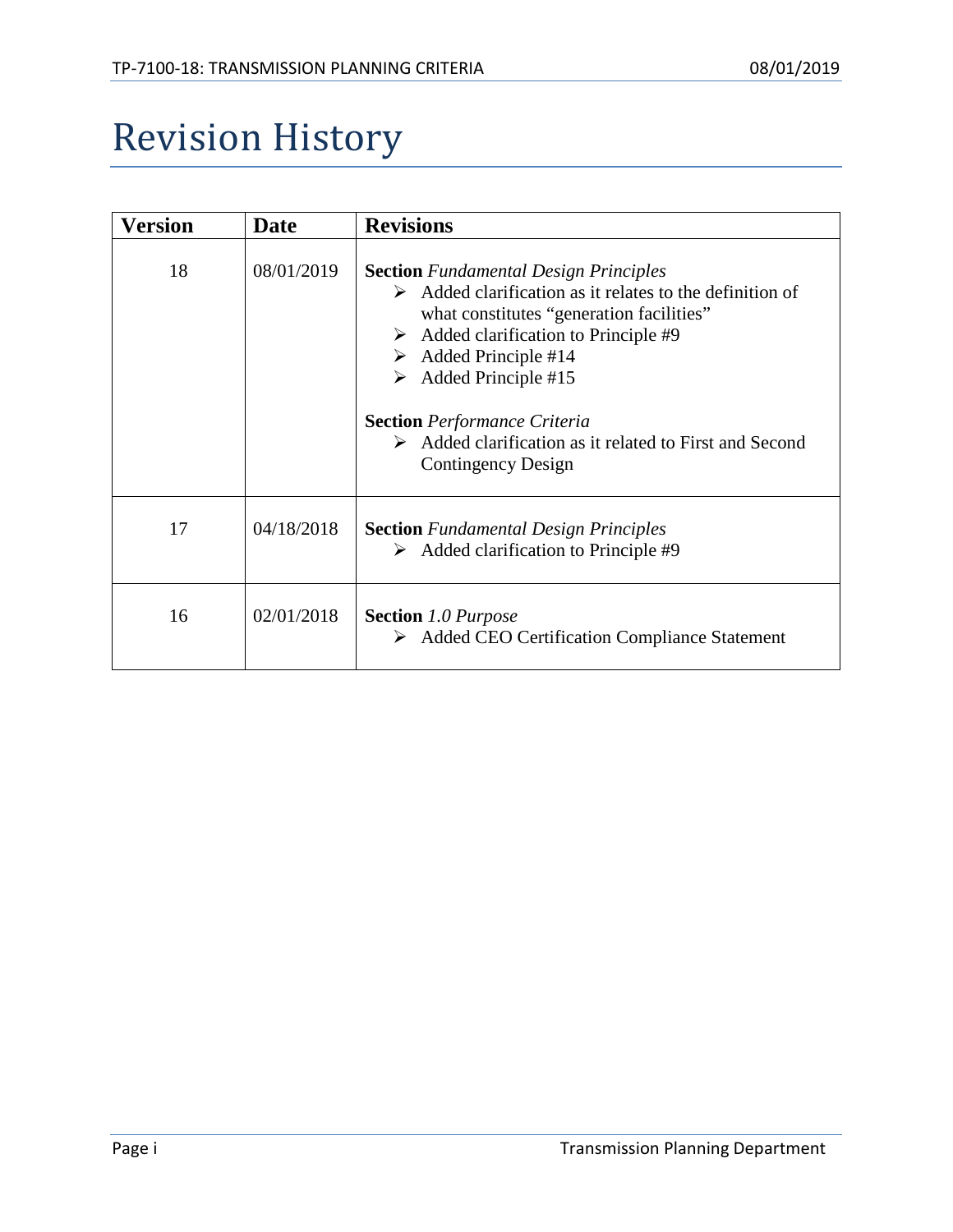| <b>Version</b> | <b>Date</b> | <b>Revisions</b>                                                                                                                                                                                                                                                                                                                                                                                                                                                                                                                                                                                                                                                                                                                                                                                                                                                         |
|----------------|-------------|--------------------------------------------------------------------------------------------------------------------------------------------------------------------------------------------------------------------------------------------------------------------------------------------------------------------------------------------------------------------------------------------------------------------------------------------------------------------------------------------------------------------------------------------------------------------------------------------------------------------------------------------------------------------------------------------------------------------------------------------------------------------------------------------------------------------------------------------------------------------------|
| 15             | 04/05/2017  | Global<br>$\triangleright$ Added clarification toward the applicability of this<br>Transmission Planning Criteria to BES and non-BES<br>systems<br><b>Section</b> 4.1 Design<br>$\triangleright$ Added clarifications toward design designation of Con<br>Edison's individual substations<br><b>Section</b> 4.2 Voltage Assessment<br>$\triangleright$ Added voltage envelops for 500 kV, 230 kV and 69 kV<br>systems<br><b>Section</b> 5.0 Transmission Load Areas<br>▶ Removed New York City 138 kV TLA<br>$\triangleright$ Removed Astoria 138 kV TLA<br>Added Eastern Queens 138 kV TLA<br>$\triangleright$ Added Brooklyn/Queens 138kV TLA<br>$\triangleright$ Clarified the definition of Vernon 138 kV TLA (to<br>Vernon/Queensbridge 138kV TLA)<br>> Clarified the definition of the Greenwood/Staten<br>Island 138kV TLA (to Greenwood/Fox Hills 138kV)<br>TLA) |
| 14             | 09/09/2016  | Global<br>> Designation "EP-7100" changed to "TP-7100"<br>$\triangleright$ The overall template of the specification has been<br>changed<br>$\triangleright$ Changed the Bulk Electric Transmission System<br>reference to Bulk Electric System (BES)<br>$\triangleright$ Clarification of applicability to the Con Edison's 69<br>kV system has been added<br><b>Section Revision History</b><br>$\triangleright$ Added a new Section: Revision History<br><b>Section</b> Fundamental Design Principles<br>$\triangleright$ The designation of the Principle has been changed.<br>(Example: from "1.1" to "Principle 1")<br><b>Section</b> 3.6 Short Circuit Assessment<br>$\triangleright$ Added a requirement to perform short circuit analysis<br>on the 69 kV system                                                                                                |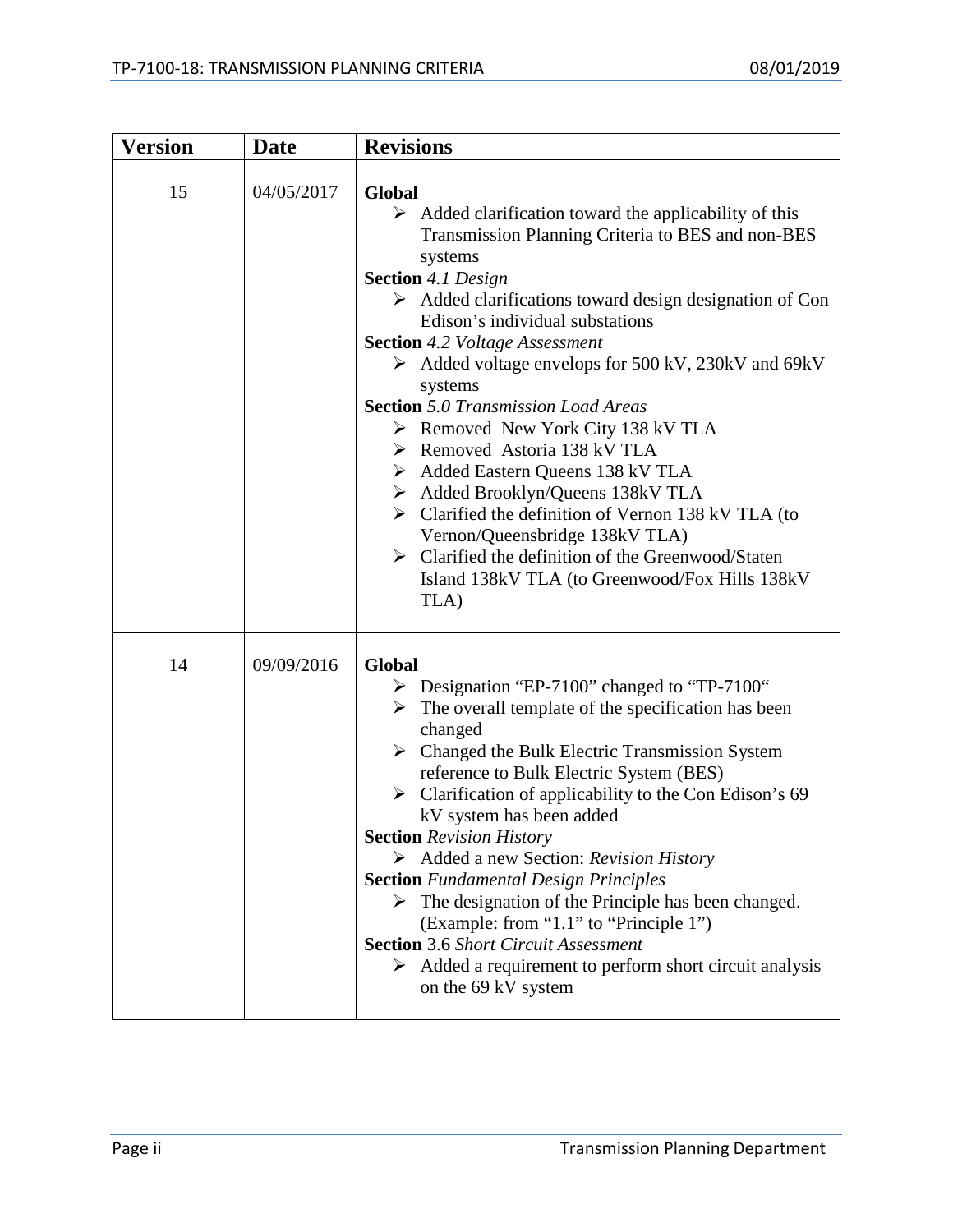## <span id="page-4-0"></span>1.0 Purpose

This specification describes Con Edison's Transmission Planning Criteria for assessing the adequacy of its Bulk Electric System (BES) and certain non-BES 138 kV and 69 kV systems (collectively the "Transmission System") to withstand design contingency conditions in order to provide reliable supply to all its customers, throughout the planning horizon.

*This procedure is relied upon for compliance with Public Service laws, rules, and/or regulations as documented in connection with the PSL §65(15) CEO Certification Project.*

### <span id="page-4-1"></span>2.0 Introduction

This specification describes Con Edison's Transmission Planning Criteria for assessing the adequacy of its Transmission System to withstand design contingency conditions in order to provide reliable supply to all its customers throughout the planning horizon. This specification establishes Fundamental Design Principles and Performance Criteria. These two components complement each other and adherence to both is required by all new projects proposed by the Company and by independent developers.

In addition to this specification, all facilities, generator and transmission, must be designed to conform with and adhere to all applicable NERC, NPCC, NYSRC Reliability Rules including NYSRC Local Reliability Rules, as well as applicable Con Edison specifications, procedures and guidelines.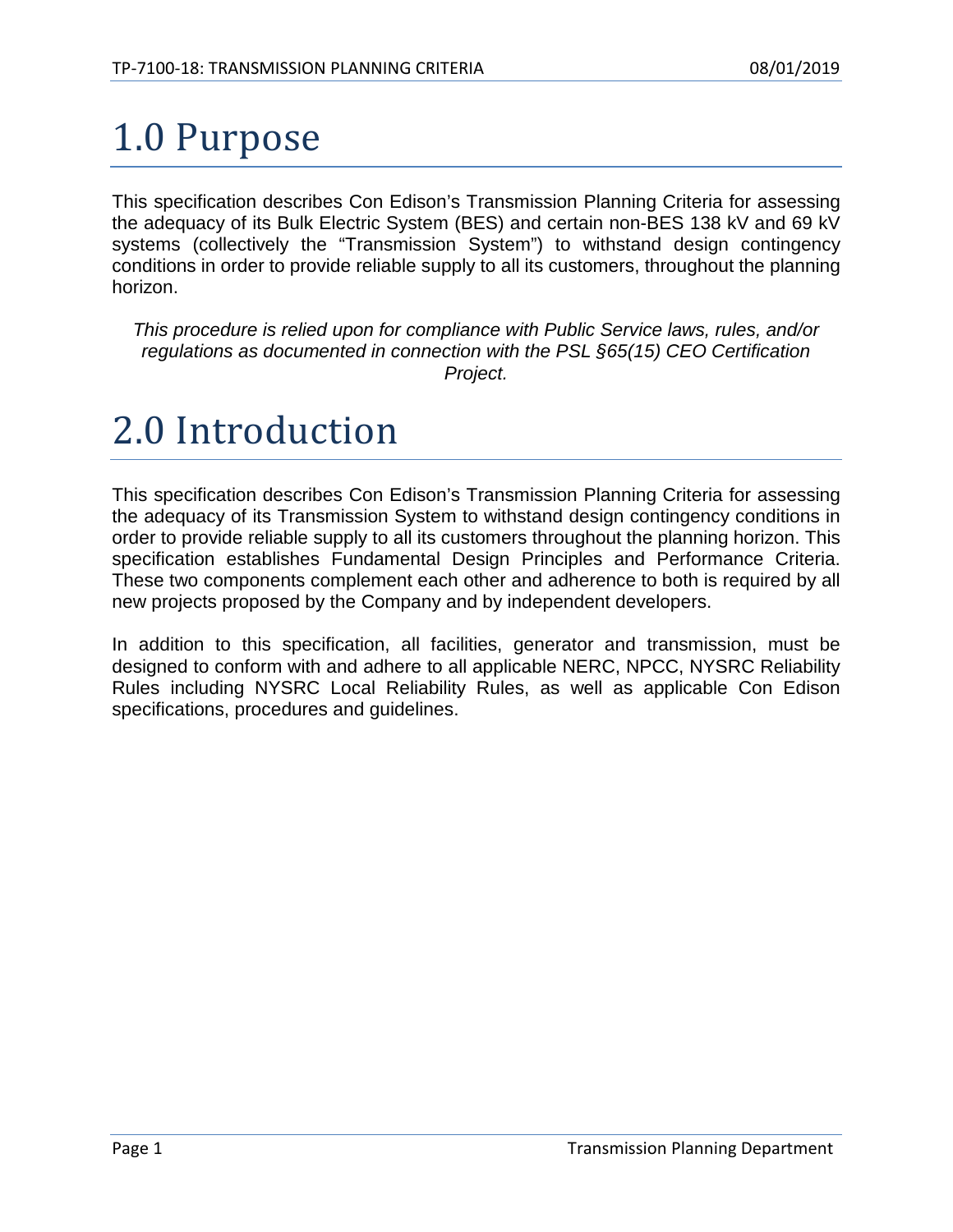## <span id="page-5-0"></span>3.0 Fundamental Design Principles

The Con Edison Transmission System is planned in accordance with the following fundamental design principles, which are applicable to all new projects proposed by the Company and independent developers. Any exception to these principles must be approved by the Chief Engineers of Transmission Planning and Electrical Engineering.

#### *Principle 1:*

<span id="page-5-1"></span>New generation facilities<sup>[1](#page-5-2)</sup> and transmission lines shall not require the interruption of any transmission path (for example by opening circuit breakers).

#### *Principle 2:*

Interconnection plans for new generation facilities<sup>[1](#page-5-1)</sup> and transmission lines shall satisfy the need for adequate substation diversity recognizing that an acceptable configuration may require the relocation of existing feeders. For example, this design principle requires alternating supply and load feeders in substation design.

#### *Principle 3:*

New generation facilities<sup>[1](#page-5-1)</sup> and transmission lines proposing to interconnect to an existing transmission substation shall ensure that a single event (e.g. breaker failure) will not result in the outage of multiple supply sources (generation or transmission) into a Transmission Load Area.

#### *Principle 4:*

New generation facilities<sup>[1](#page-5-1)</sup> and transmission lines proposing to interconnect to an existing transmission substation shall ensure that a loss of any single feeder will not result in the outage of multiple bus sections.

#### *Principle 5:*

New generation facilities<sup>[1](#page-5-1)</sup> and transmission lines proposing to interconnect to an existing transmission substation shall do so in a manner consistent with the design basis established by Con Edison for that substation, i.e., ring bus, double ring bus, or breakerand-a-half. The new interconnection shall not compromise the basic design concepts inherent in these configurations. For example, transmission feeders shall not be connected to the syn buses of a breaker-and-a-half configuration.

<span id="page-5-2"></span><sup>&</sup>lt;sup>1</sup> Generation facilities include synchronous and Inverter-Based (e.g. Energy Storage Systems) facilities. Additional requirements for Inverter-Based generation can be found in Specification TP-8100 *Performance Requirements for Inverter-Based Resources*.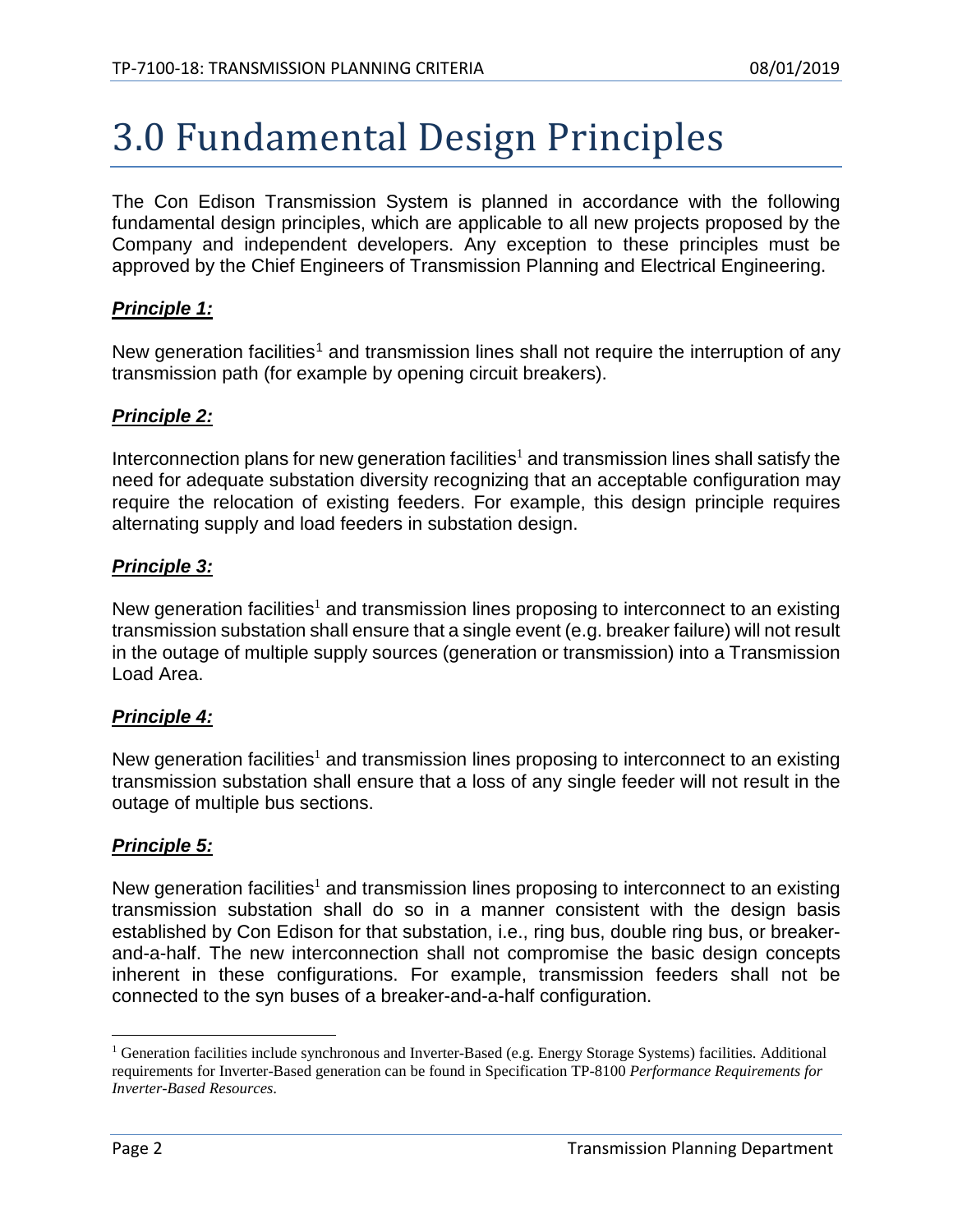#### *Principle 6:*

New generation facilities<sup>[1](#page-5-1)</sup> and transmission lines proposing to interconnect to an existing transmission feeder shall require the construction of a new substation with the appropriate breaker configuration at the Point of Interconnection to maintain system reliability. In the case where the existing transmission feeder is one of multiple feeders with common terminals, then all such transmission feeders shall be incorporated into the design of the new substation to prevent the interconnection from causing an imbalance in the power flow distribution. The requirement to construct a new substation does not apply when connecting load, or generation less than 20 MVA for a single unit or result not exceeding 75 MVA in aggregate, to radial transmission feeders. Radial transmission feeders are defined as those that supply power from a common source to substations whose bus voltage is below 100 kV.

#### *Principle 7:*

Interconnection plans for new generation facilities<sup>[1](#page-5-1)</sup> and transmission lines shall be designed to ensure system reliability, and as such shall comply with basic substation reliability design. For example, interconnection plans will avoid overhead crossings of other feeders and associated substation bus sections, provide adequate separation and when necessary independent routing of underground feeders, and provide separation of control and relay protection wiring.

#### *Principle 8:*

Con Edison shall not be obligated to supply or absorb reactive power for entities interconnecting transmission systems (new or modified interconnections) with Con Edison's Transmission System. Such entities shall supply the additional reactive power requirements attributable to such interconnection to ensure reactive power neutrality at the Point of Interconnection to the Con Edison Transmission System. This requirement is applicable under normal system conditions (i.e. when all design facilities are in service), as well as steady-state conditions occurring after design criteria contingencies described in the New York State Reliability Council (NYSRC) *Reliability Rules & Compliance Manual for Planning and Operating the New York State Power System*.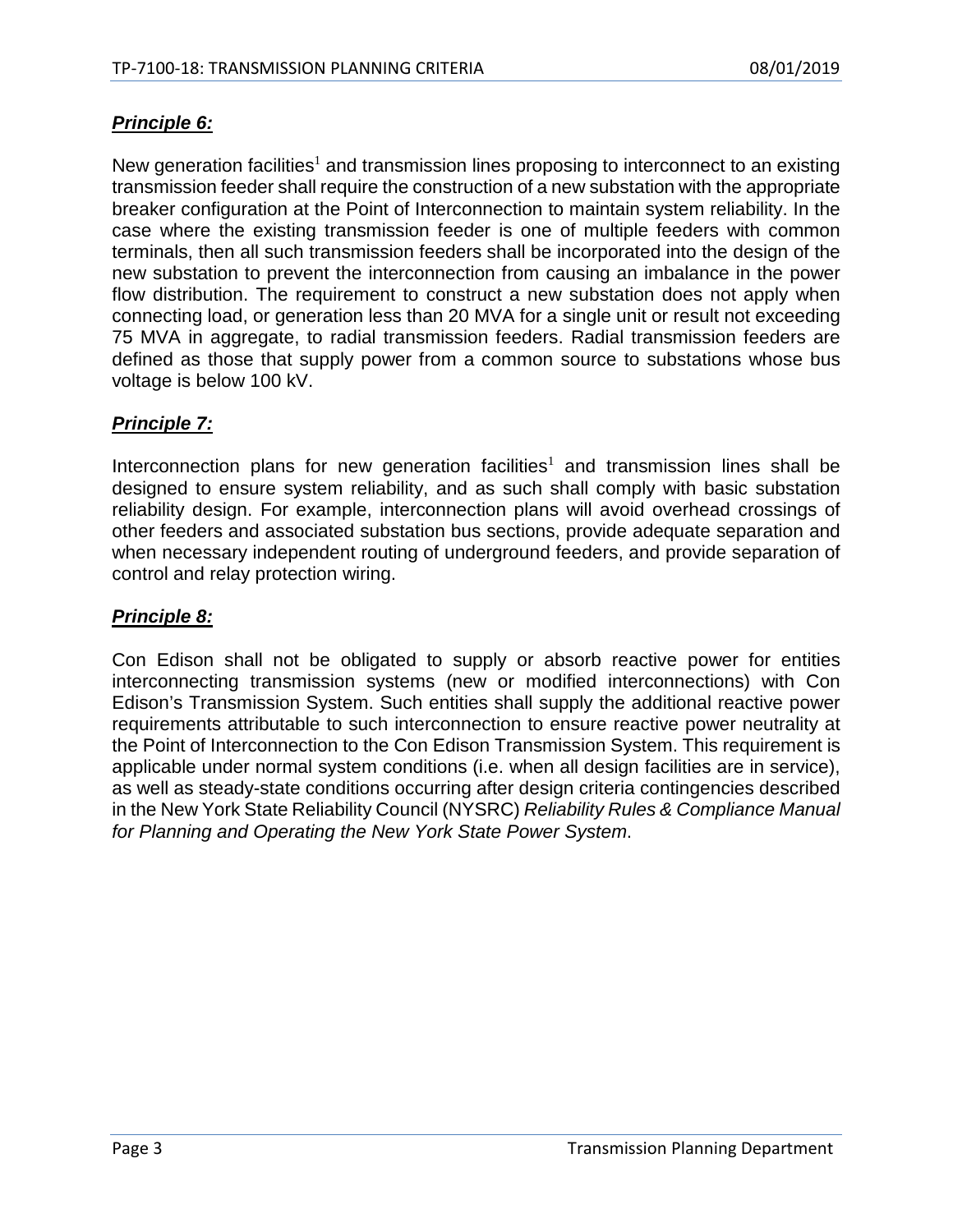#### *Principle 9:*

New generation facilitie[s](#page-5-1)<sup>1</sup> shall be designed to provide reactive power 0.85 lagging (reactive power into the Con Edison transmission) to 0.95 leading (reactive power into the generator) at the Point of Interconnection. This requirement is applicable under normal system conditions (i.e. when all design facilities are in service), as well as steady-state conditions occurring after design criteria contingencies described in the NYSRC *Reliability Rules & Compliance Manual for Planning and Operating the New York State Power System* for the voltage range of 0.95 per unit to 1.05 per unit.

Consequently, new generation facilities shall incorporate Under-Load Tap Changing (ULTC) capability on its Generator main power Step-up Transformers and Under-Load Tap Changing (ULTC) capability on the associated Light & Power Transformers.

#### *Principle 10:*

All equipment on the Transmission System, including but not limited to circuit breakers, bus work, disconnect switches, and structural supports, shall withstand the mechanical forces associated with fault currents.

#### *Principle 11:*

The harmonic voltage or current distortion created by any interconnecting facility must not exceed the fundamental 60 Hz voltage or current waveform limits as identified in IEEE standard 519.

#### *Principle 12:*

New or re-powered generating projects seeking to interconnect within the Con Edison Transmission System in New York City shall incorporate blackstart capability in their initial design stage. Consistent with the annual blackstart analysis that Con Edison performs pursuant to NYSRC requirements, Con Edison will assess whether the project would contribute to the restoration of the Con Edison system. If Con Edison's analysis indicates that the project would provide restoration benefits (e.g., reduce restoration time or enhance flexibility), the project shall incorporate blackstart capabilities in its final design and ensure that such blackstart capability is operational as of the commercial operation date of the project.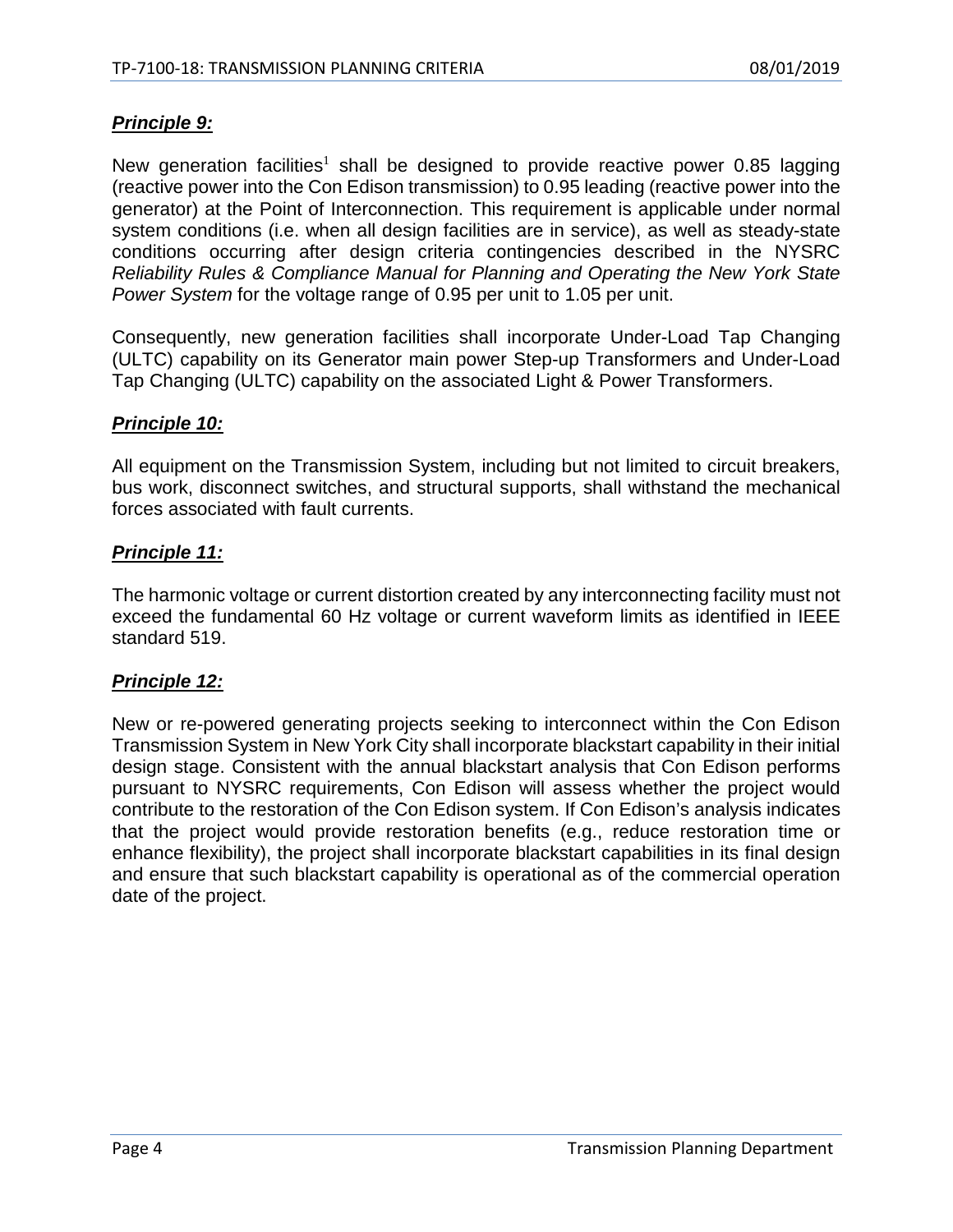#### *Principle 13:*

New or re-powered generating projects proposing to interconnect to the Con Edison gas transmission system shall be designed, constructed, operated and tested in each Capability Period so that they can automatically switch fuel from natural gas to liquid fuel whenever experiencing low system gas pressure or a loss of gas condition. Automatic switching shall occur at any dispatch level within 45 seconds of experiencing low gas pressure. The generators' shall remain synchronized and return to their pre-gas disturbance dispatch levels in accordance with their ramp-rate. The new generation shall have the equipment required to perform fuel switching. The project shall ensure that such automatic fuel switching capability is operational as of the commercial operation date of the project.

#### *Principle 14:*

Remedial Action Schemes (RAS), or Special Protection Systems (SPS), shall not be considered as a permanent design solution for the Con Edison Transmission System.

#### *Principle 15:*

Load Loss shall not be considered as a design solution for the Con Edison Transmission System.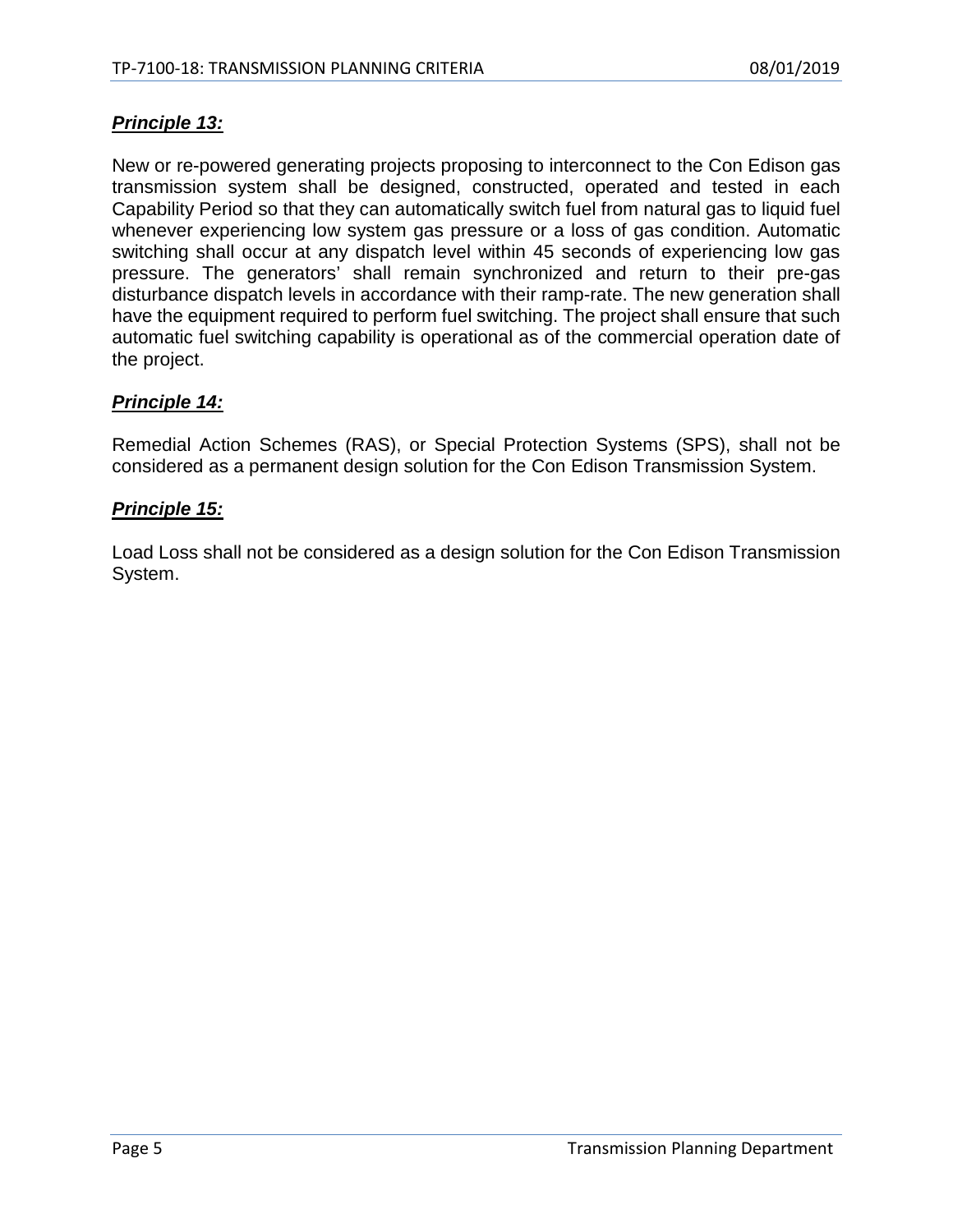## <span id="page-9-0"></span>4.0 Performance Criteria

The performance criteria of the Con Edison Transmission System requires the evaluation of voltage, thermal, stability, transient, and short circuit performance of the system with all facilities in service, as well as under the contingency conditions described in the following sections.

This specification is not intended to provide a guideline for the determination of transfer limits into, nor within, the Con Edison system. The transfer limits assessment is the responsibility of the New York Independent System Operator (NYISO), and it is performed as a critical part of the NYISO process, with the participation of all New York Control Area (NYCA) market participants, including Con Edison.

#### <span id="page-9-1"></span>**4.1 Design**

Con Edison's Transmission Load Areas are designed as follows:

- Those supplied by 345 kV are designed to Second contingency;
- Specific 138 kV Transmission Load Areas are also designed to Second contingency; and
- **The remaining 138 kV Transmission Load Areas are designed to First contingency.**

Section 5 identifies Con Edison's Transmission Load Areas with their applicable designation.

In addition, Con Edison's individual substations are designed as follows:

- Those substations that supply second contingency designated area substations are designed to Second contingency; and
- The remaining substations are designed to First contingency.

The individual substations designations will be provided as required and upon request.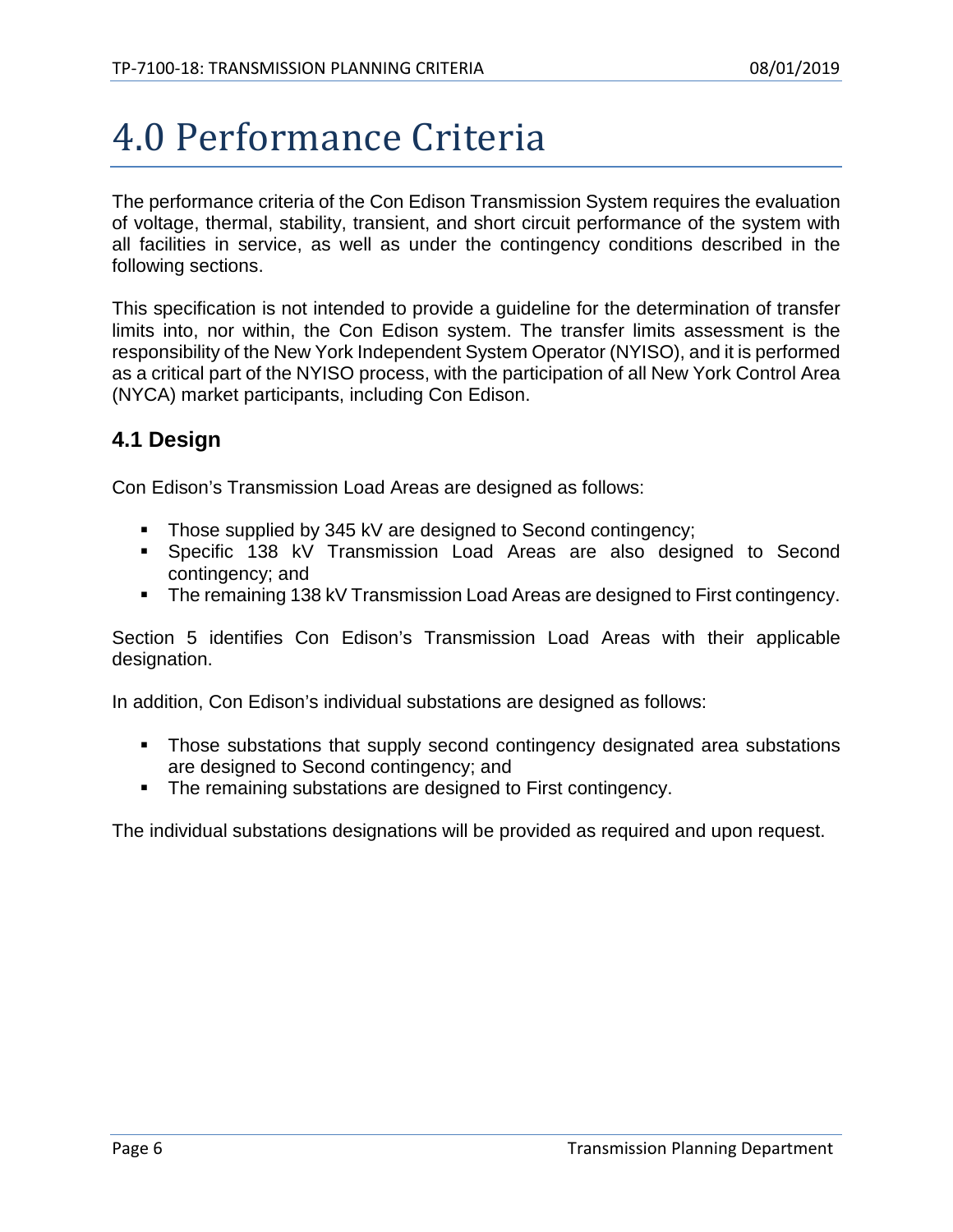**4.1.1** Second contingency design means that the Con Edison Transmission System is planned to withstand, at peak design customer demand, the more severe of independent Scenarios A, B, C or D as described below:

- A. The most severe of design criteria contingencies of Category I *Single Event*, Contingency events 1 through 9, in accordance with Table B-1 of the NYSRC Reliability Rules (N-1).
- B. The most severe of design criteria contingencies of Category I *Single Event*, Contingency events 1 through 9, in accordance with Table B-1 of the NYSRC Reliability Rules (N-1/-0).
- C. The most severe of design criteria contingencies of Category II *Event(s) after a first loss and after System Adjustments*, Contingency events 1, in accordance with Table B-1 of the NYSRC Reliability Rules (N-1/-1).
- D. The most severe combination of two non-simultaneous design criteria contingencies of Category I *Single Event*, Contingency events 1 and 2, in accordance with Table B-1 of the NYSRC Reliability Rules (N-1/-1/-0).

Under Normal System conditions thermal or voltage limits shall not be exceeded (N-0).

For Scenario A testing, applicable post-contingency thermal, voltage and stability limits shall not be exceeded (N-1).

For Scenario B testing, applicable post-contingency thermal, voltage and stability limits shall not be exceeded. In addition, the system must be able to be returned to within its normal state limits using all available operating reserves and system controls (N-1/-0).

For Scenario C testing, applicable post-contingency thermal, voltage and stability limits shall not be exceeded. Prior to testing for the second contingency, the system should be able to be returned to its normal state limits utilizing ten-minute operating reserves and system controls (N-1/-1).

For Scenario D testing, applicable post-contingency thermal, voltage and stability limits shall not be exceeded. Prior to testing for the second contingency, the system should be able to be returned to its normal state limits utilizing ten-minute operating reserves and system controls. In addition, after the second contingency has occurred, the system must be returned to within its normal state limits using all available operating reserves and system controls (N-1/-1/-0).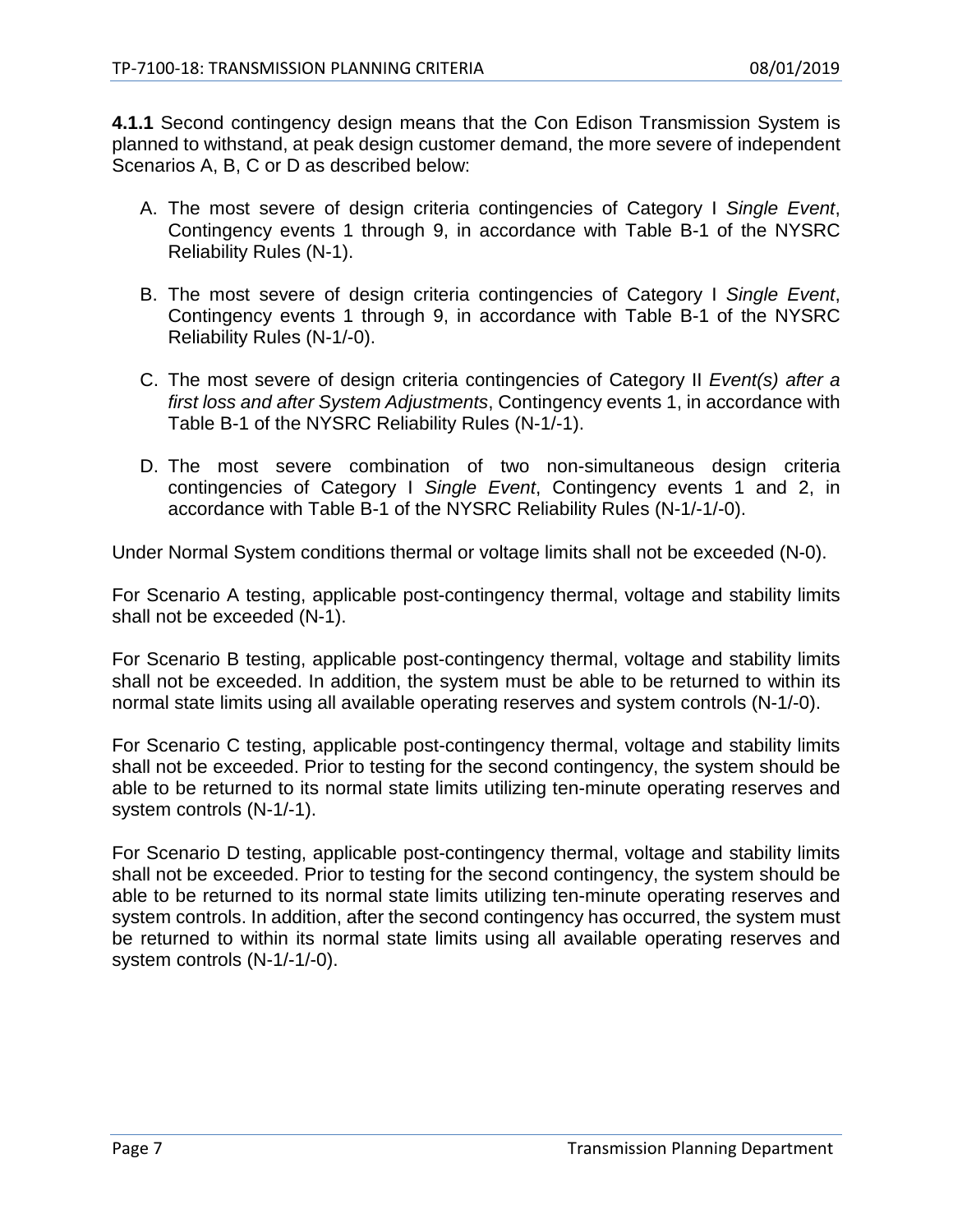**4.1.2** First contingency design means that the Con Edison Transmission System is planned to withstand, at peak design customer demand, the more severe of independent Scenarios E, F or G, as described below:

- E. The most severe of design criteria contingencies of Category P1, P2, P4, P5, and P7 in accordance with Table 1 of the NERC Standard TPL-001 *Transmission System Planning Performance Requirements* (N-1).
- F. The most severe of design criteria contingencies of Category I *Single Event*, Contingency events 1 through 9, in accordance with Table B-1 of the NYSRC Reliability Rules (N-1/-0).
- G. The most severe of design criteria contingencies of Category P3 and P6 in accordance with Table 1 of the NERC Standard TPL-001 *Transmission System Planning Performance Requirements* (N-1/-1).

Under Normal System conditions thermal or voltage limits shall not be exceeded (N-0).

For Scenario E testing, applicable post-contingency thermal, voltage and stability limits shall not be exceeded (N-1).

For Scenario F testing, applicable post-contingency thermal, voltage and stability limits shall not be exceeded. In addition, the system must be able to be returned to within its normal state limits using all available operating reserves and system controls (N-1/-0).

For Scenario G testing, applicable post-contingency thermal, voltage and stability limits shall not be exceeded. Prior to testing for the second contingency, the system should be able to be returned to its normal state limits utilizing ten-minute operating reserves and system controls (N-1/-1)

**4.1.3** Although transfer levels are not explicitly identified in this Criteria, to the extent that the ten-minute operating reserves within the Con Edison service area are not sufficient, then ten-minute operating reserves from outside the Con Edison service area will be utilized, thereby resulting in an increase of transfer levels.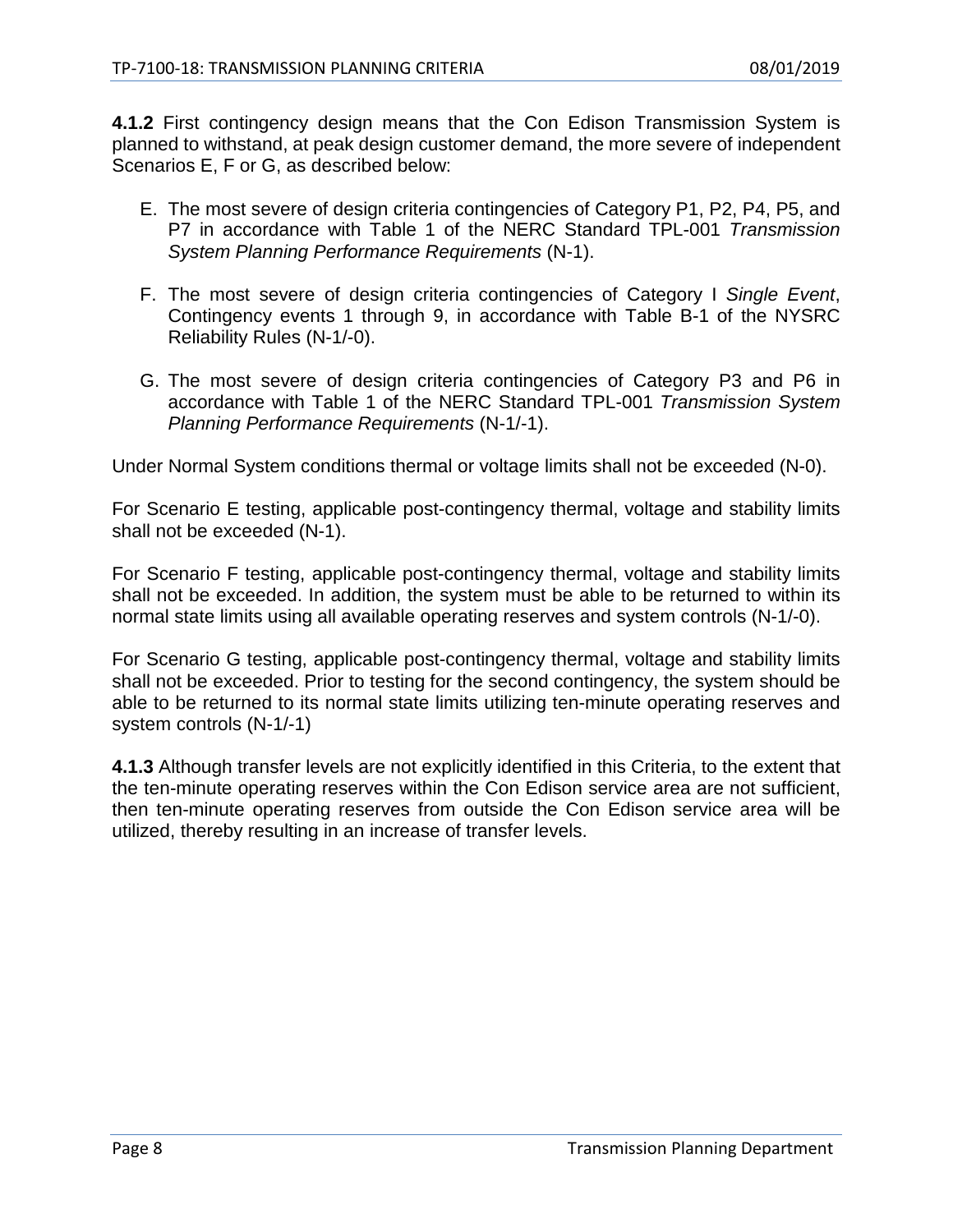#### <span id="page-12-0"></span>**4.2 Voltage Assessment**

Voltages must satisfy both steady-state and post-contingency limits, as follows:

Minimum: 500 kV < 500 kV system < Maximum: 550 kV Minimum: 328 kV < 345 kV system < Maximum: 362 kV Minimum: 219 kV < 230 kV system < Maximum: 242 kV Minimum: 131 kV < 138 kV system < Maximum: 145 kV Minimum: 65.6 kV < 69 kV system < Maximum: 72.5 kV

#### <span id="page-12-1"></span>**4.3 Thermal Assessment**

**4.3.1** The Con Edison thermal planning criteria, expressed in ampere carrying capacity, consider three thermal categories. These are:

- Normal (operating) rating
- **Long-Term Emergency (LTE) rating**
- Short-Term Emergency (STE) rating

**4.3.2** The post-contingency loading of any overhead facility or inter-utility tie must not exceed its LTE rating.

**4.3.3** In observance of NYSRC Reliability Rules**,** the post-contingency loading of any underground cable can exceed its LTE rating, but not its STE rating, following:

- Loss of generation provided that ten (10) minute operating reserve and/or phase angle regulation is available to reduce the loading to its LTE rating and not cause any other facility to be loaded beyond its LTE rating; and
- Loss of transmission provided that phase angle regulation is available to reduce the loading to its LTE rating and not cause any other facility to be loaded beyond its LTE rating.

#### <span id="page-12-2"></span>**4.4 Stability Assessment**

Unit and system stability shall be maintained during and following the more severe of independent scenarios A and B as identified in Section 4.1, with due regard to reclosing (in accordance with NPCC Criteria).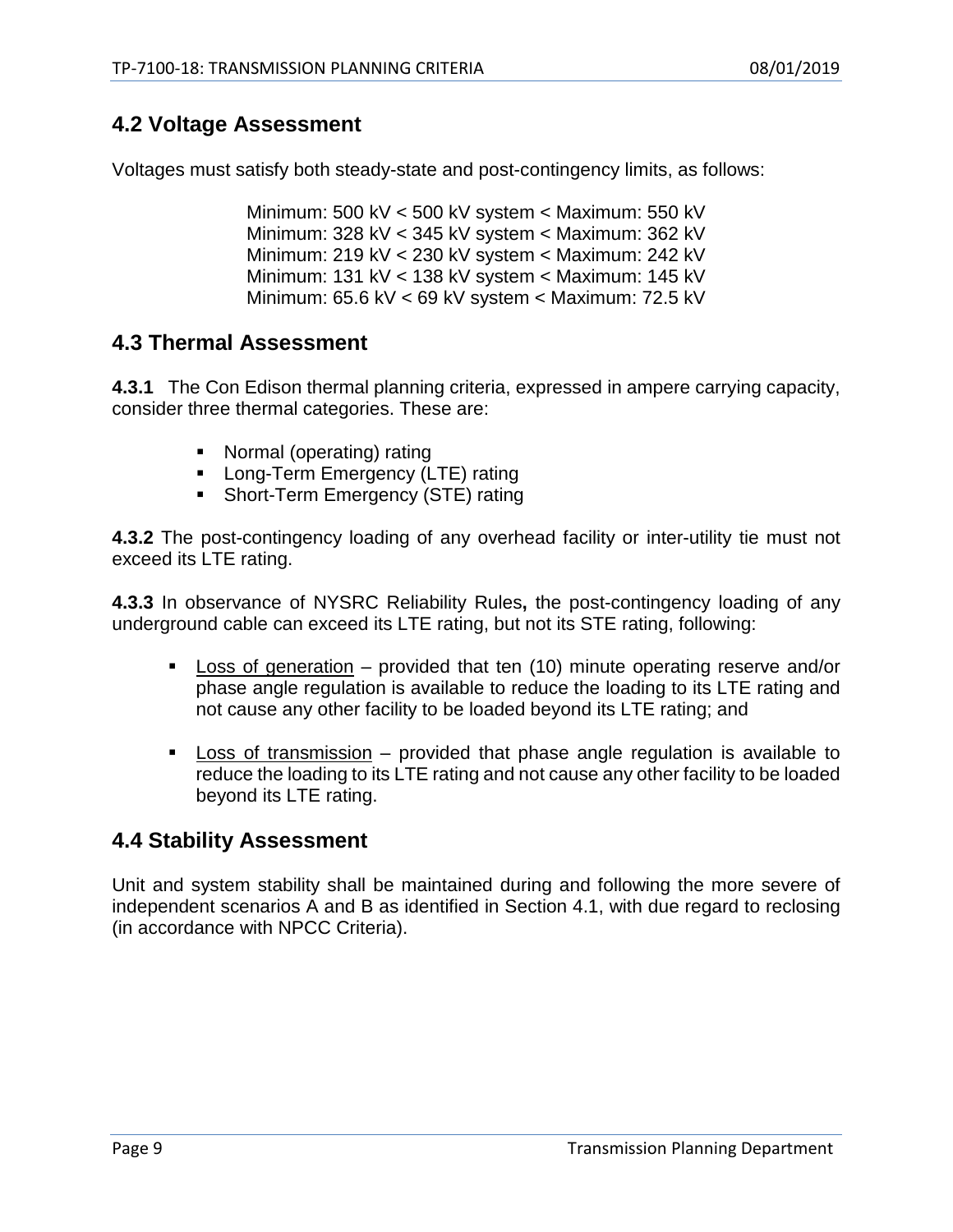#### <span id="page-13-0"></span>**4.5 Transient Assessment**

As changes occur in the topography of the Con Edison transmission infrastructure, appropriate analysis shall be conducted to ensure that electrical equipment (e.g. circuit breakers, transformers) are protected against transient overvoltage and harmful resonance conditions caused by switching operations and/or potential contingency events

#### <span id="page-13-1"></span>**4.6 Short Circuit Assessment**

The Con Edison Transmission System shall be planned such that, when all generation and all transmission lines are in service, fault duty levels do not exceed the rated interrupting capability of breakers at 138 kV and 345 kV substations. Determination of fault duty levels shall be made with due regard to fault current limiting series reactor operating protocols. In addition analysis will be conducted at 69 kV substations to address potential interconnection at that voltage level.

#### <span id="page-13-2"></span>**4.7 Extreme Contingency Assessment**

Extreme contingency assessment recognizes that the Transmission System can be subjected to events that exceed, in severity, the normal planning criteria. This assessment is conducted to determine the nature and potential extent of widespread system disturbances from such events and to identify measures that will be utilized, where appropriate, to reduce the frequency of occurrence of such events, or to mitigate the consequences that are indicated as a result of testing for such contingencies. Analytical studies shall be performed to determine the effect of the Extreme Contingencies in accordance with the Table B-3 of the NYSRC Reliability Rules.